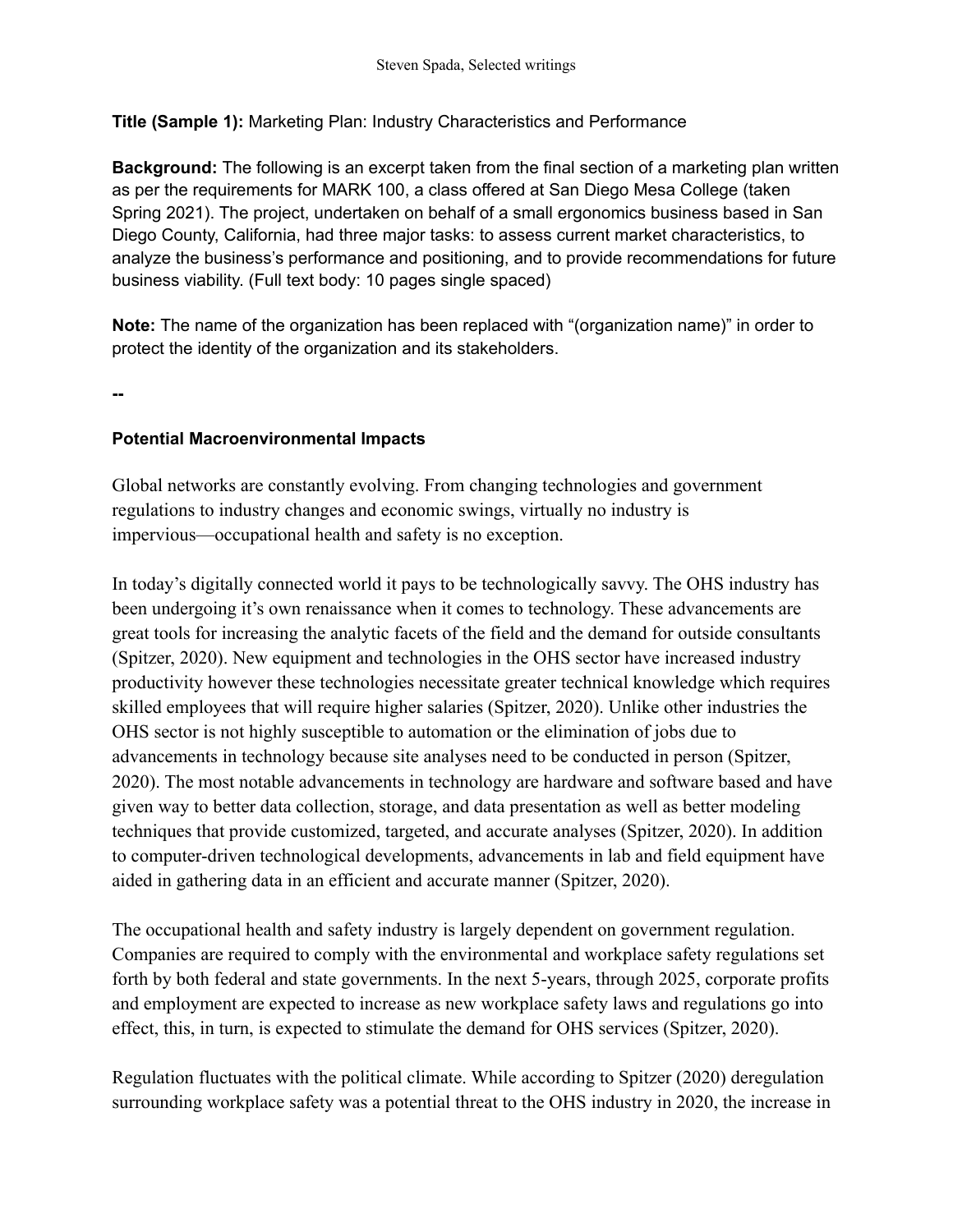funding for state and federal occupational safety agencies is directly correlated to more frequent health and safety inspections, fueling the demand for OHS services. Beyond these demands manufactures are required to create, and employees must be able to recognize and maintain, Globally Harmonized System compliant safety data labels, the groundwork for which often requires the expertise of OHS providers (Spitzer, 2020). State regulations such as California's Occupational Health and Safety Act, also help perpetuate the need for OHS services (Spitzer, 2020).

In the midst of the COVID-19 pandemic the national unemployment rate skyrocketed causing a drop in demand for OHS services (Spitzer, 2020). Prior to the pandemic and in times of strong economic growth, increased activity in the construction and manufacturing sectors bolstered the need for OHS providers (Spitzer, 2020). As an extension of a strong economic growth companies across all sectors redouble their employment efforts, as these entities expand so too does the demand for occupational health and workplace safety practitioners and the services they provide (Spitzer, 2020).

As technology continues to advance, is accepted, and ultimately adopted by OHS providers, competition will continue to grow with streamlined workflows and increased productivity allowing practitioners to provide accurate analyses with greater rapidity (Spitzer, 2020). Customers will demand greater specificity from their OHS contractors which will necessitate the implementation of cutting-edge technologies. In order to keep up with these changes and remain competitive in the industry (organization name) should consider researching and adopting industry-specific technologies that may help their analyses. Communication and outreach are also central factors when it comes to expanding visibility and reaching potential clients. The adoption of some social media, which is free and requires little technical skill, may be beneficial in setting (organization name) from the competition. Keeping abreast of new government regulations, specifically as they relate to ergonomics is also a necessity in order to provide the best, most up-to-date and effective services and interventions.

**--**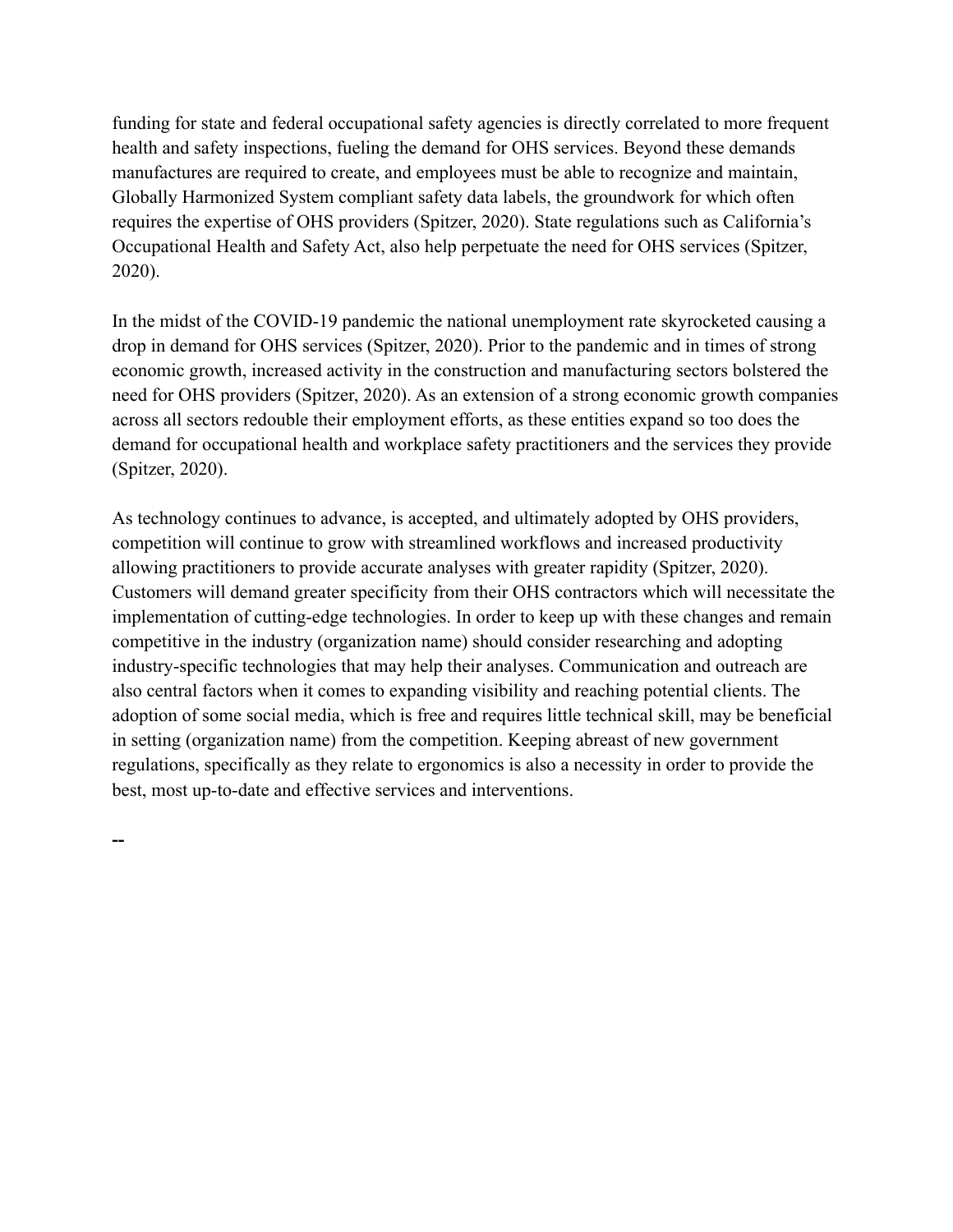**Title (Sample 2):** An Insidious Unknown: Organophosphate fire retardants and cancer—a paper review

**Background:** This paper review explores the potential for certain chemical additives in fire retardants to cause thyroid cancer. The body of the paper is published in its entirety below.

**--**

Fire retardants are ubiquitous—a paragon of fire prevention worldwide. One class of fire retardants, organophosphate flame retardants (PFRs), though not as overt a fixture as their spinker, extinguisher, or alarm counterparts, are an additive in everything from nail polishes to furniture to plastics. Though some PFRs have been in use since the 1960s their true rise to prominence occurred after the U.S. Environmental Protection Agency (EPA) instituted a phaseout of US manufactured polybrominated diphenyl ethers (PBDEs) in 2004 (EPA, 2017a; Stapleton et al., 2009). This phaseout also mandated the cessation of PBDE sales by the end of December 2013 over concern that these compounds are bioaccumulative and persistent, potentially neuro-, developmental, and reproductively toxic as well as both an endocrine disruptor and teratogen (EPA, 2017a; Hoffman, Garantziotis, Birnbaum, & Stapleton, 2015; EPA, 2017b). Having been found in myriad of foods, drinking water, and dust around the home and workplace, PFRs are of increasing concern to the public health and medical community (Poma, Glynn, Malarvannan, Covaci, & Darnerud, 2017; Lee, Jeong, Kannan, & Moon, 2016; Stapleton et al., 2009). There is a dearth of information surrounding acute exposure to PFRs, which, coupled with the increase in prevalence of PFR use and the compound's current pervasiveness, this lack of peer-reviewed data is cause for concern. Chronic exposure to PFRs are a major concern as a large body of evidence suggests that chronic exposure to PFRs can exert deleterious effects. One potential adverse effect for which research is currently being undertaken is thyroid cancer. Impregnated consumer products are not chemically bound to PFRs which makes environmental leaching and exposure a concern via inhalation and ingestion—an unsettling reality (Meeker, Cooper, Stapleton, & Hauser, 2013). A link between chronic PFR exposure and the development of thyroid cancer is explored in A case-control study of exposure to organophosphate flame retardants and risk of thyroid cancer in women Deziel et al. (2018). The 20 year survival rate for thyroid cancer patients is 90%—despite this, thyroid cancer is the most prevalent form of endocrine cancer worldwide, costing the the US 1.6 billion USD since 1985 and is expected to exceed 3.5 billion USD by 2030 (Deziel, Yi, Stapleton, Huang, Zhao, & Zhang, 2018).

While the carcinogenesis of PFRs have been documented in animal models through various peer-reviewed articles the International Agency for Research on Cancer (IARC) have yet to classify any of these compounds (IARC, n.d.; Deziel et al., 2018). In mouse models at least 5 PFRs (IPP, EDHP, IDDP, BPDP, and TMPP) have been linked to elevated progesterone levels (Schang, Robaire, & Hales, 2016). Additionally this study found that exposure to PFRs affect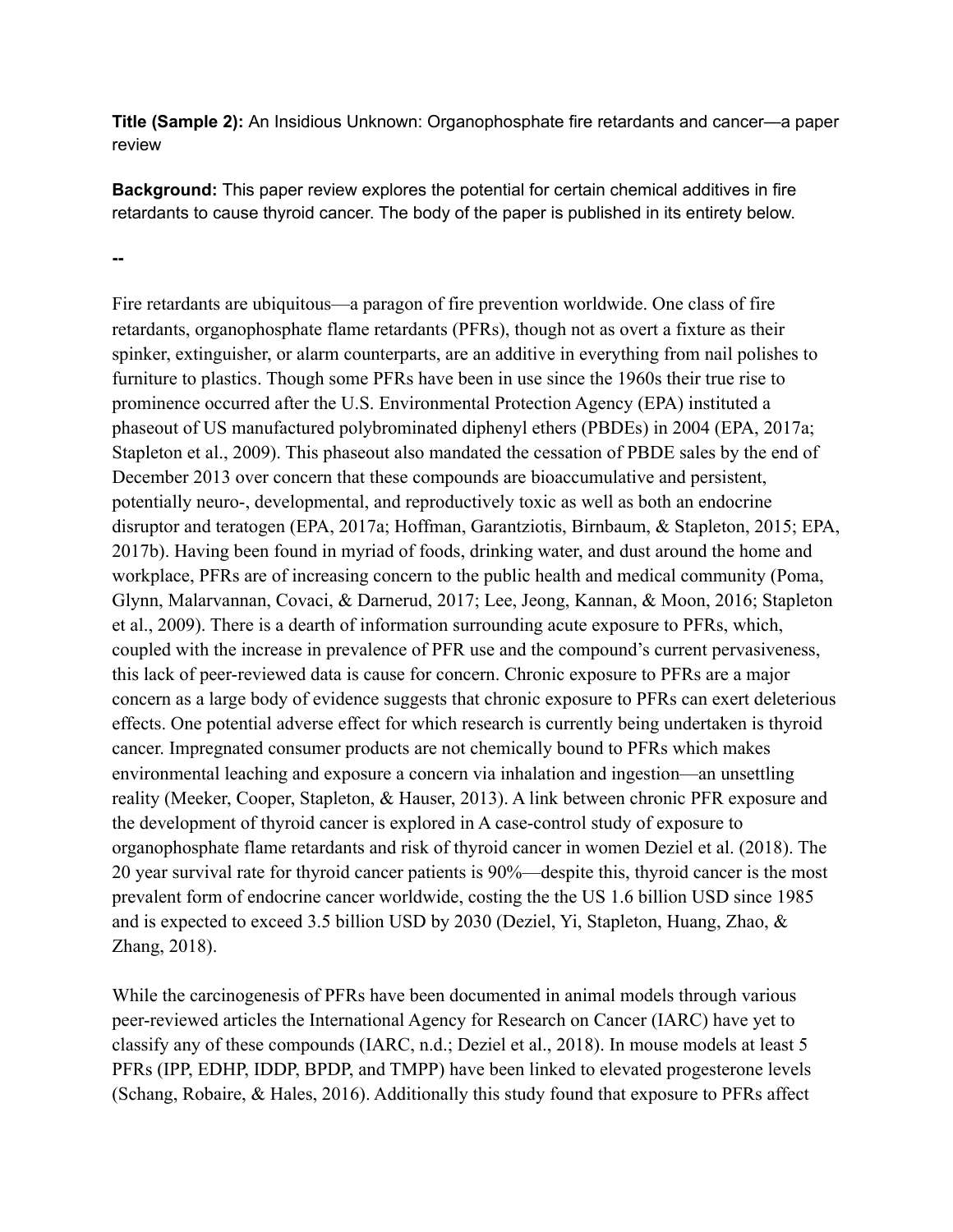steroidgenesis, or the creation of steroids, by altering gene expression in Leydig cells (Schang et al., 2016). The study also determined that three PFRs (IDDP, IPPP, or TOCP) downregulate the enzyme Hsd3b by 25 to 40% (Schang et al., 2016). An extensive review of the literature yielded little in the way of toxicokinetics though it seems that at least two PFRs are quickly metabolized in the liver (TDCPP and TPP) to diesters (BDCPP and DPP) (Cooper, Covaci, van Nuijs, & Stapleton, 2013; Lynn, Wong, Garvi-Gould, & Kennish, 1981; Nomeir, Kato, Matthews, 1981; Sasaki, Suzuki, Takeda, Uchiyama, 1984). Unfortunately existing research does not elucidate upon the biological or toxicological effects of these esters (Deziel et al., 2018). Data on the mechanism of action for PFRs is preliminary, inchoate, and conflicting (Deziel et al., 2018).

While there is a lack of data specifically pertaining to toxicokinetics of PFRs, the evidence from observed physiological effects resulting from exposures can be extrapolated to other research in the area of thyroid oncology. In the Deziel study (2018) the authors postulated that through their review of the literature they can extrapolate observations on the physiological effects of PFRs to oncological study findings conducted on the thyroid (Deziel et al., 2018). The metabolites of some PFRs increase the thyroid hormone thyroxine (T4) which is stimulated by thyroid stimulating hormone (TSH) (Huang, Rusiecki, Udelsman, & Zhang, 2018). Elevated levels of TSH are implicated in thyroid cancer (Moeller & Führer, 2013). Furthermore, elevated triiodothyronine (T3) and T4 are associated with an increased risk of ovarian, pancreatic, and prostate cancer development (Moeller & Führer, 2013). While the Deziel study failed to find a correlation between PFRs and thyroid cancer, given an extensive review of the literature, this is the only study of its kind, therefore correlation may still be forthcoming thus it is imperative that further research be undertaken (Deziel et al., 2018).

Chronic exposure to PFRs can result in the development of neurotoxic, allergenic, teratogenic, or reproductive complications, despite the lack of evidence to support carcinogenicity in the thyroid (Wei et al., 2015: Deziel et al., 2018). The frequency with which PFRs are utilized in the manufacture and addition to consumer products and their pervasiveness in the workplace, home, and biosphere, make the lack of research on these compounds particularly alarming. Manufacturers are not required to label the presence of PFRs in their products (Stapleton et al., 2012). The lax regulation concerning labeling of consumer products containing PFRs at the federal level makes it difficult for consumers to avoid these potentially hazardous compounds. For all of the aforementioned reasons it is imperative that limiting exposure begin with legislation that focuses on enhancing corporate transparency. Additional research is needed in all areas of PFRs but specifically in the field of human toxicology before a full phaseout of PFRs can be considered. In order to spur interest in PFR research, the allocation of grant monies for educational institutions and funding for federal and state agencies conducting research on PFRs needs to be considered.

The endocrine toxicity that was expounded upon in Deziel et al. (2018) is disconcerting not solely for the oncological ramifications but for any unforeseeable dysfunction with the thyroid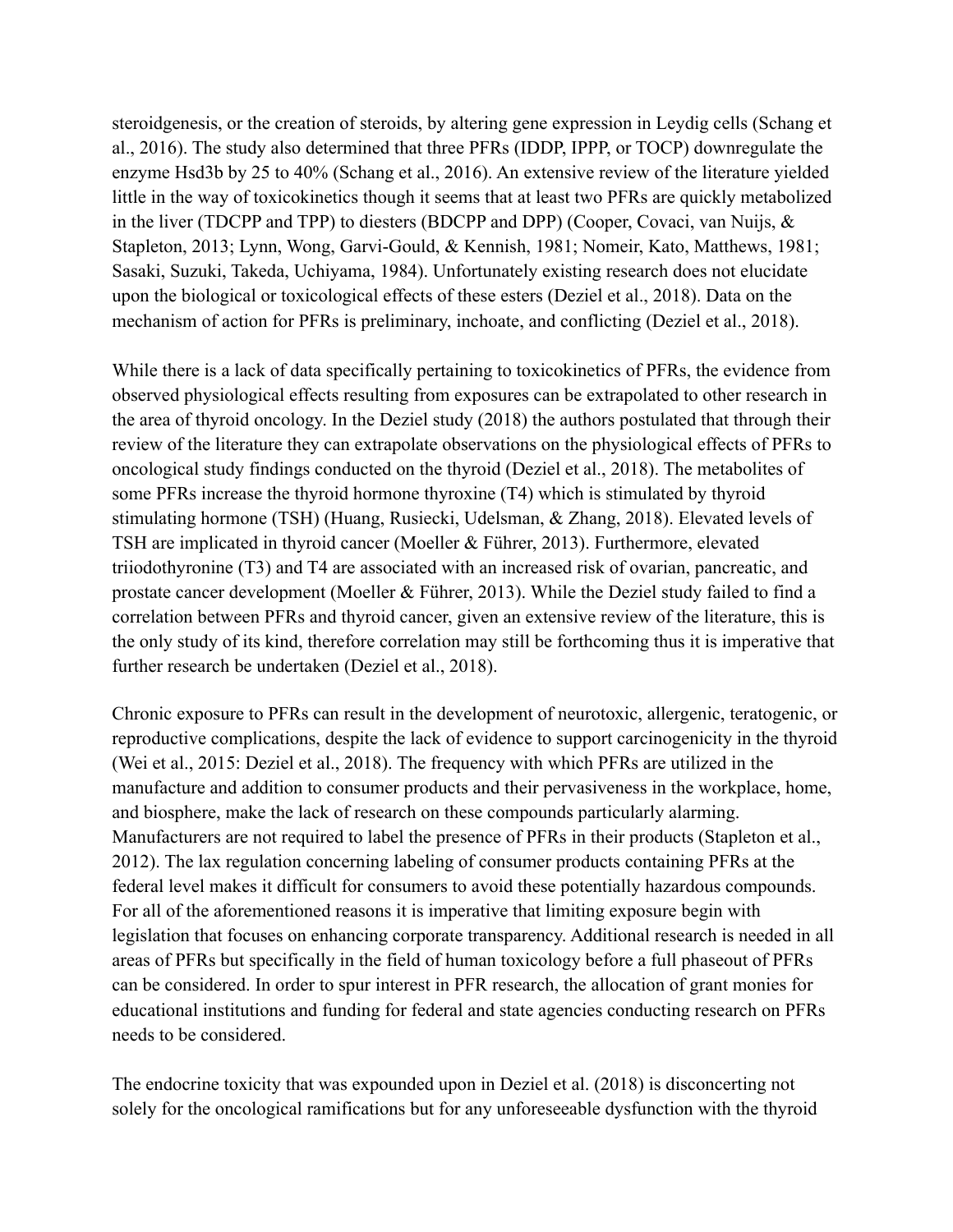that may result from the overproduction of hormones and the alteration of gene expression. Despite the lack of correlation between PFRs and thyroid cancer presented in Deziel et al. neurotoxicological, allergenic, teratogenic, and reproductive toxicity remain a concern in both occupational and domestic settings alike (Wei et al., 2015).

Only through a concerted, multidisciplinary, effort, will we uncover the full extent of the harm brought by these compounds, though in these endeavors there is hope for a healthier future.

**--**

**Title (Sample 3):** How do we deliver an appropriate hand washing campaign to reduce consumer-level food contamination?

**Background:** This piece was a written response to a question posited on Packback, an educational question-and-answer platform, the question is provided in the title above. The response is published in its entirety below.

**--**

Oh summer, picnics are in full swing, the kids are laughing and playing—running, skipping jumping—and little Jimmy has his hands in the potato salad—"Wait, what?! Jimmy no!" It only takes a second for foodborne illness-related outbreak to occur. Food safety doesn't stop with the food handler, consumers can also infect their own food. Preventing foodborne illness is everyone's business but it's incumbent upon us as public health officials to convey the importance of food safety to the general public. Presenting a culturally competent, age-appropriate intervention is imperative for us to spread our message effectively.

I think it goes without saying that the US is an incredibly diverse country and this isn't solely relegated to nationalities, heritage, or ethnicity; we have some stark regional differences as well. Every single one of them is dramatically different in food, speech, and general way of life. During the summer, in particular, people enjoy gatherings, some foods (Mexican, Ethiopian, sushi, sandwiches [tacitly supporting the theory that hotdogs and hamburgers are sandwiches], and in little Jimmy's case—potato salad). Finger foods are at high risk for being contaminated by the consumer, a study conducted by researchers at Michigan State University found only 95% of people who used a public restroom failed to wash their hands properly (Borchgrevink, Cha, & Kim, 2013). Those that improperly wash their hands before they eat are taking the bacteria on their hands, transferring it to their food, allowing the bacteria to multiply in their intestines and have a family reunion of their own sometimes with fatal consequences. There are several major elements that we need to consider: our complacency as a society, cultural competence, and age appropriateness.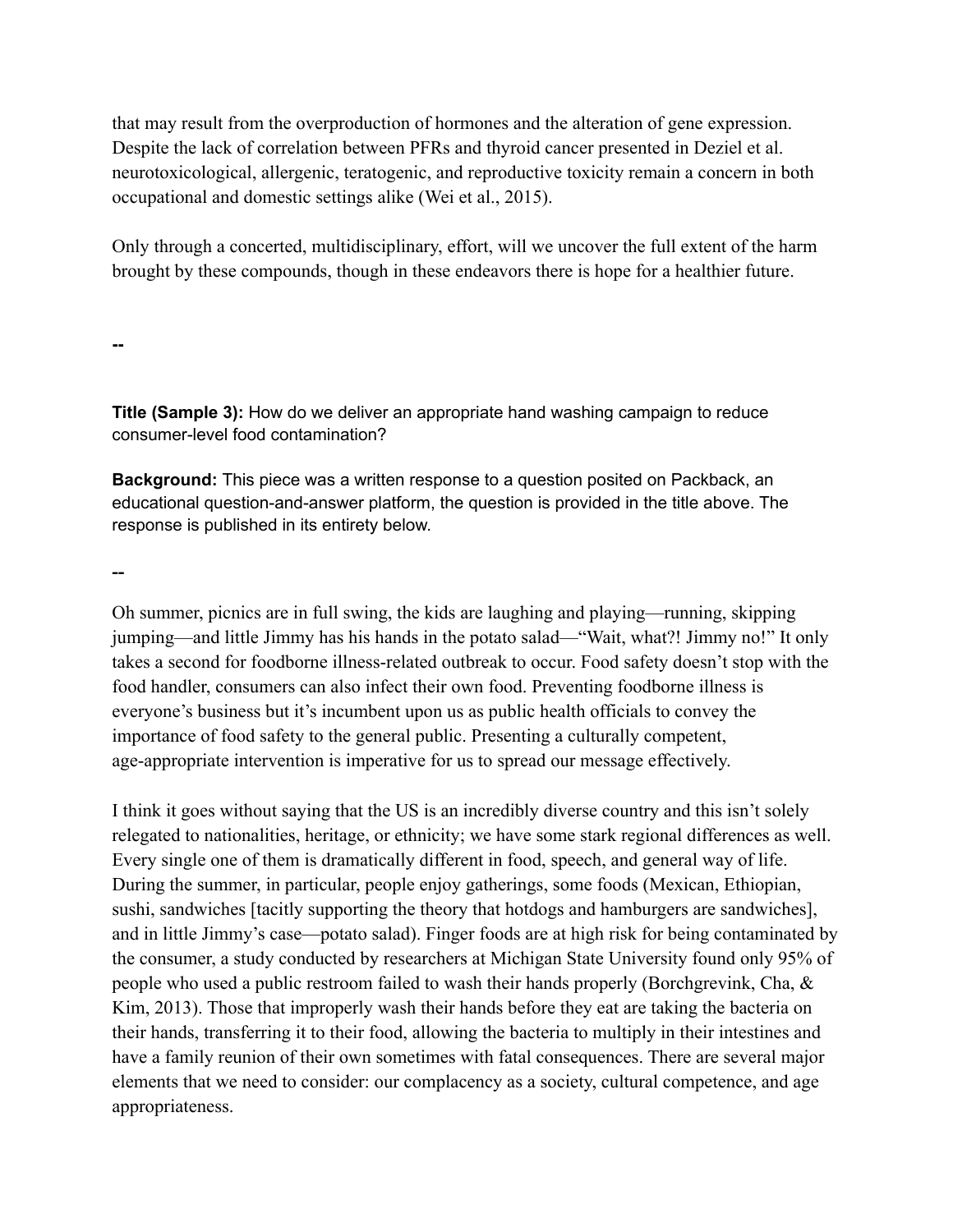As a society and as public health officials we can become complacent or disillusioned in that we believe adults are going to take proper hygienic safety precautions, unfortunately, in reality, this isn't necessarily the case. Only about 5.3% of adults wash their hands for 15 seconds or more and 30% use soap (Borchgrevink et al., 2013). Provided they have a bond, parents are a primary factor in children developing hygiene behaviors and this trend is particularly poignant in handwashing (Song, Kim, & Park, 2012). These two findings paint a pretty dramatic picture, one that is especially concerning for us as public health practitioners. This serves as a wakeup call for us as public health practitioners, one that indicates that this area is in the need of an effective intervention.

We need to find a way to effectively relay our message to our target demographic, often our messaging tends to be overly dry or academic resulting in a disconnect between the target population and the medical community, ultimately resulting in a failed campaign. Humor can be a great catalyst for adoption of a behavioral information campaign. Striking a balance between levity and gravity of the issue. We also need to consider age appropriateness, inappropriate communication—words that are above a child's current vocabulary level or running a commercial targeted at children on the nightly news for example—will fail to resonate with the audience. Culture is also a major consideration here, telling people to change their eating habits by using utensils for foods that are traditionally eaten by hand in lieu of hand washing practices can be construed as an attempt to acculturate societies and breed resentment for the medical and public health communities.

I think we would do well to model our interventions off of other pre-existing campaigns. A joint campaign between the FDA, USDA, and CDC, that was run in 2014 is a good place to start (Parsons, 2014; MultiVu, 2014). If we were to change the message to emphasize the importance of handwashing this may be a good ad to run targeting pre-teens, teens, and young adults. There are also a myriad of very creative posters that have been developed on a local scale to encourage hand washing, unfortunately these posters haven't been widely distributed (Gregory, 2017; SlowRobot, n.d.; ).

It only takes one person to spread foodborne illness, and until we come up with an effective communication campaign there will be more little Jimmy's playing in the potato salad.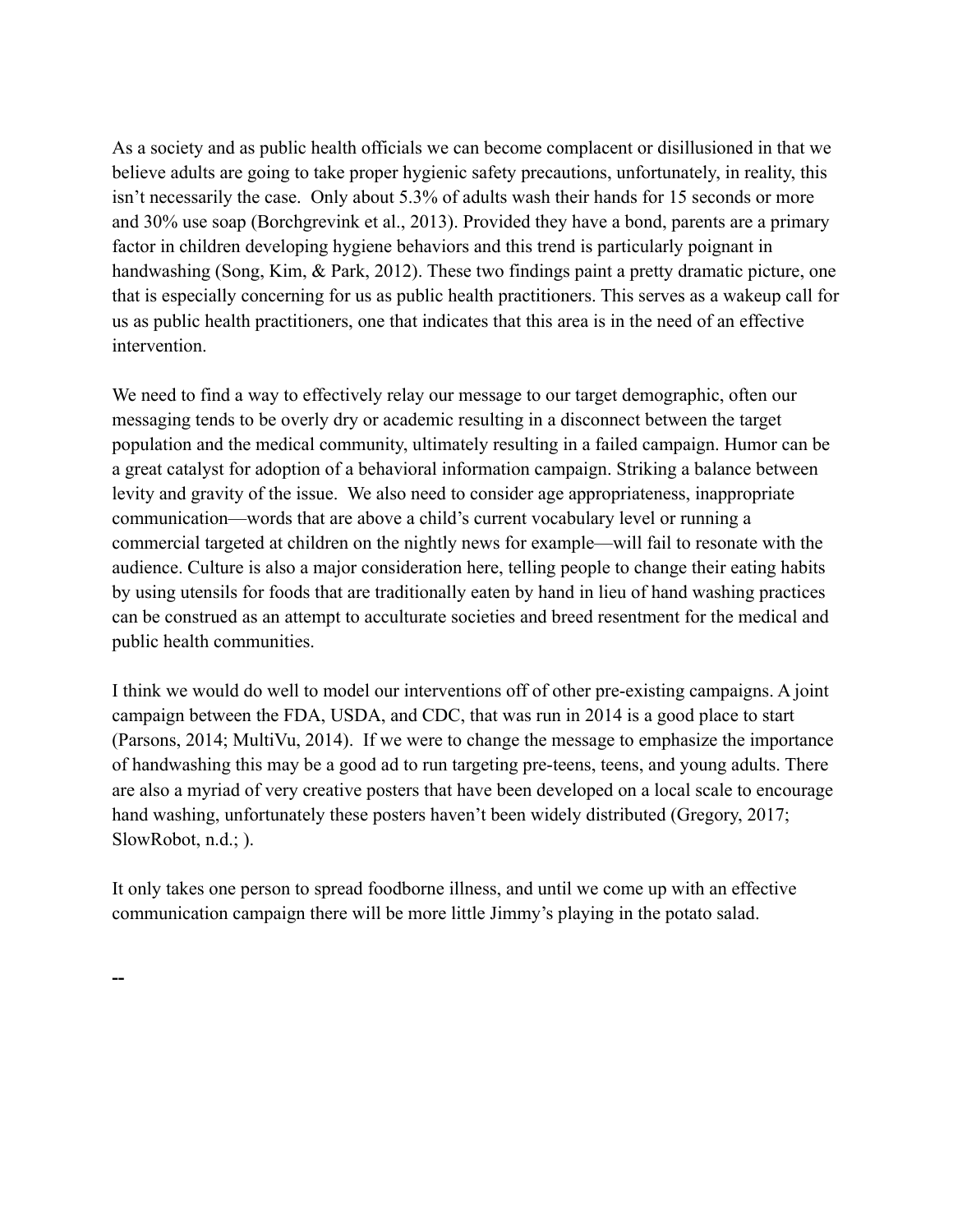## **Title (Sample 4):** Application Essay Excerpt

**Background:** This is an excerpt from an application essay submitted to a university in May of 2021. It is part of a larger triptych.

**Note:** Due to the sensitive nature of the essay I have omitted several lead-in paragraphs, I have also omitted the university and degree name, replacing them with "(university name)" and "(program name)" respectively.

**--**

Through the healing process, the interminable nights with crisis counselors, the numerous attempts to plunge myself into a lifeless abyss, I have come to understand the importance of compassion and acceptance. Being bisexual, I had accepted my sexual orientation long ago; these insecurities exacerbated, conjured up once again, by the wraiths that haunted me in the academy, from the upper echelons of my undergraduate university administration to my peers. As this group exerted its baneful vitriol another arose, a sympathetic, beneficent, unrelenting, unwavering, contingent that mollified the voices in my mind, a community that saved my life.

The vestiges of my erstwhile life still a poignant reminder of the hurt, a pain that no one should endure. These tribulations reinforced the importance of the intangible: compassion and community; an undying travail to give my all to both my peers and strangers alike, no matter the obstacle, no matter their belief. I know what it's like to stare down seemingly Sisyphean tasks, though I am also intimately acquainted with the role moral support and encouragement play in surmounting the barriers erected in one's mind, the empowerment that arises through perseverance.

This personal edict to be a force for good, a central catalyst in my decision to pursue a (program name). This covenant, an interminable plight punctuated by the many institutionalized inequities which have ensnared society's most vulnerable in a perpetual cycle of poverty, discrimination, and alienation, enkindle my resolve. Working on the frontlines of the pandemic I bore witness to the importance of communication and the systemic inequities a dearth of communication creates. A paucity of culturally competent communication and social marketing abound perpetuating this rift—a gap that I aspire to fill, an endeavor that can be brought to fruition through the knowledge and discipline imparted upon me through (university name). The (program name) will uniquely enable me to be a formidable voice in fighting for diversity, equality, and parity—to propel me, affording me the capacity to radically challenge and redefine paradigms, to be an unstoppable force for good.

Communication is a humane anodyne for assuaging trepidation and curing society's ills; its practitioners are at the forefront of a just society, consumed by a sedulous quest to uphold the sanctity of all we hold dear. Life is fleeting, flesh and bone ephemeral. What we elect to do with